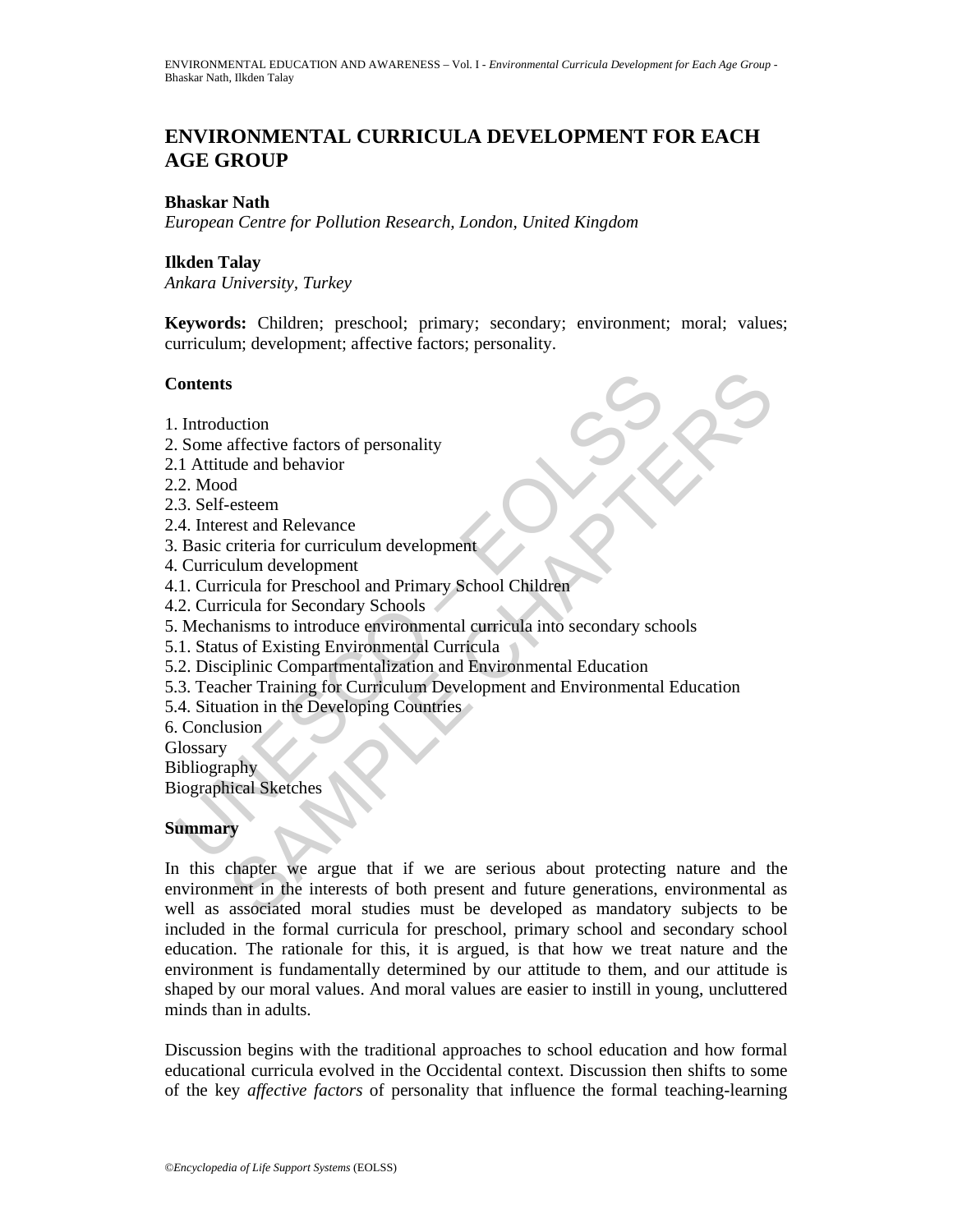process. Some basic criteria for curriculum development are then discussed for all three levels — preschool, primary and secondary. Then environmental curricula, including associated moral studies, are outlined for all three levels. Finally, attention is drawn to the mechanisms for introducing environmental curricula into schools.

## **1. Introduction**

A curriculum may be construed as an educational *ideology* in the sense that it consists of the two elements that characterize an ideology: a set of ideas held by a group of people about what education is or ought to be (this refers to the *content* of a curriculum); and formal arrangements for the delivery of education (called *pedagogy*). Also, if we accept that 'knowledge is power' — and it is generally perceived to be so then by definition education must be a political activity, too. Because politics are about power and in particular about how to acquire it, distribute it, and use it.

Davies (1969) and Cosin (1972) describe four ideological approaches to formal education that are not necessarily mutually exclusive:

- The *romantic* approach (also called the *individualist* or *psychological* approach) which puts emphasis on individual human development.
- The *conservative* approach (also called the *elitist* approach) which seeks to maintain cultural supremacy.
- The *democratic socialist* approach (also called the *liberal* or *egalitarian* approach) which aims to offer equal educational opportunity to all by progressively removing elitist values.
- The *technocratic* approach (also called the *revisionist* approach) which seeks to provide vocational education in scientific and technological disciplines that society considers essential for socio-economic development.

ien by definition education must be a political activity, too. Because jower and in particular about how to acquire it, distribute it, and use it.<br>avies (1969) and Cosin (1972) describe four ideological approducation that definition education must be a political activity, too. Because politics are abot<br>d in particular about how to acquire it, distribute it, and use it.<br>(1969) and Cosin (1972) describe four ideological approaches to form<br>in Historically, different ideological approaches to formal education have produced their own matching curricula and pedagogical arrangements. Typically, in the United Kingdom the public school ethic, which predates even the British Empire, has been a notable outcome of the *conservative* approach. This ethic favors character and physical prowess over intellect. Not surprisingly, therefore, activities for character-building and physical fitness feature prominently in public school curricula. At the other end of the spectrum, the *democratic socialist* approach was vigorously promoted in the United Kingdom in the 1970s as a politically-driven and morally sound ideology. The declared objective was to give all children equal opportunity for quality education over a wide ability range at what are called *comprehensive* schools (whose curricula are based on the *comprehensive* ethic).

In the Occidental context the evolution of curricula can be traced back to the three distinct philosophical traditions of *humanism,* promoted by Plato, Erasmus and Locke; *rationalism* promoted by Plato and Descartes; and *naturalism* promoted by Rousseau. The first two — *humanism* and *rationalism —* have dominated curriculum development in Europe and much of the rest of the world mainly through colonial influence. These traditions may be said to be essentially anthropocentric in the sense that both emphasize the importance of human beings and of the human character. Also, both acknowledge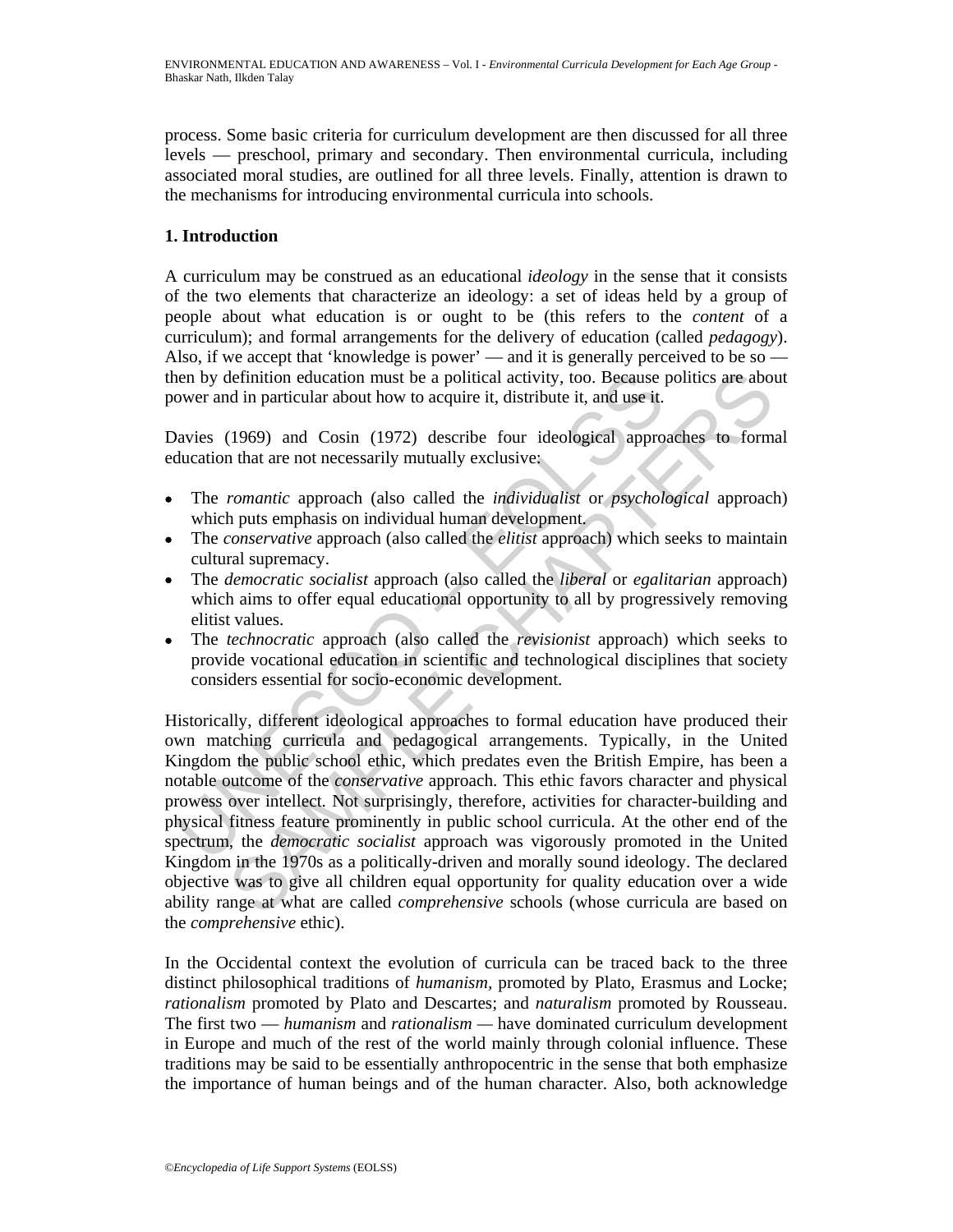the importance of reason and accept that knowledge is *external*, to be accessed and assimilated by individuals. (As a matter of interest, the ancient philosophical tradition of India also holds that all knowledge is external in the sense that it resides in and emanates from The Supreme and can only be accessed by His mercy through a *Guru*).

It is interesting to observe that the different ideological approaches listed above originated and evolved in response to specific socio-cultural and/or economic demands of the time. For example, the origins and evolution of the conservative approach (the public school ethic in particular) in the United Kingdom can be traced back to the perceived need of the British upper (ruling) class to reinforce and maintain its sociocultural hegemony over the middle and lower classes. Similarly, the technocratic approach originated and evolved in response to demands for technocrats equipped with up-to-date technical knowledge and skills to serve business and industry.

p-to-date technical knowledge and skills to serve business and industry<br>ike generations past, our generation has its own concerns and pro<br>lowever, unlike past generations, a major and growing concern of our<br>aintaining the ic technical knowledge and skills to serve business and industry.<br>
nerations past, our generation has its own concerns and preoccupations to,<br>
i., unlike past generations, a major and growing concern of our generation is f Like generations past, our generation has its own concerns and preoccupations too. However, unlike past generations, a major and growing concern of our generation is for maintaining the integrity of the natural environment and systems that support and sustain all life on earth. Given the mounting degradation of the natural environment and life support systems by practically all human activities in pursuit of economic development, this concern is likely to deepen in the future. Clearly, therefore, in order for matters to improve with particular regard to intergenerational equity, effective strategies for environmental protection and sustainable development must be incorporated into formal curricula at all levels with the importance they deserve.

The prevailing educational ideologies, if imaginatively revised in this way, are expected to bring two major environmental benefits. First, alerting societies at large to the adverse consequences of relentless environmental degradation and to resulting deterioration of quality of life. And second, people's fundamentally exploitative attitude to nature and the environment is likely to give way to one of care, respect and prudent husbandry characterized by less polluting and less consumptive lifestyles that are a core requirement of sustainable development (WCED, 1987; Nath, 2000).

In the final analysis how we treat nature, and the natural environment that provides all our life support systems, is fundamentally determined by our attitude to it. And, our attitude is, in turn, shaped by the moral and ethical values we hold. Science or technology, however clever, cannot help instill those values in us. Only introspection and philosophy can. To test the veracity of this assertion, ask yourself these questions: why is it that despite international agreements, treaties, conventions, a plethora of environmental legislation and fantastic science and technology at our disposal, both quality of life and the global environment are actually deteriorating? And, why is it that so little has so far been achieved globally towards sustainable development which, according to the Brundtland Report (WCED, 1987), is the only kind of development that can secure an acceptable quality of life for both present and future generations? Arguably, it is our moral values that fundamentally shape our world-view of things, set us apart from lower animals, and give us our humanity. It is clear therefore that environmental and moral studies should begin at the preschool stage and become mandatory in primary and secondary education and beyond (also see Section 2 of *Importance of Teaching Environmental Education at an Early Age*).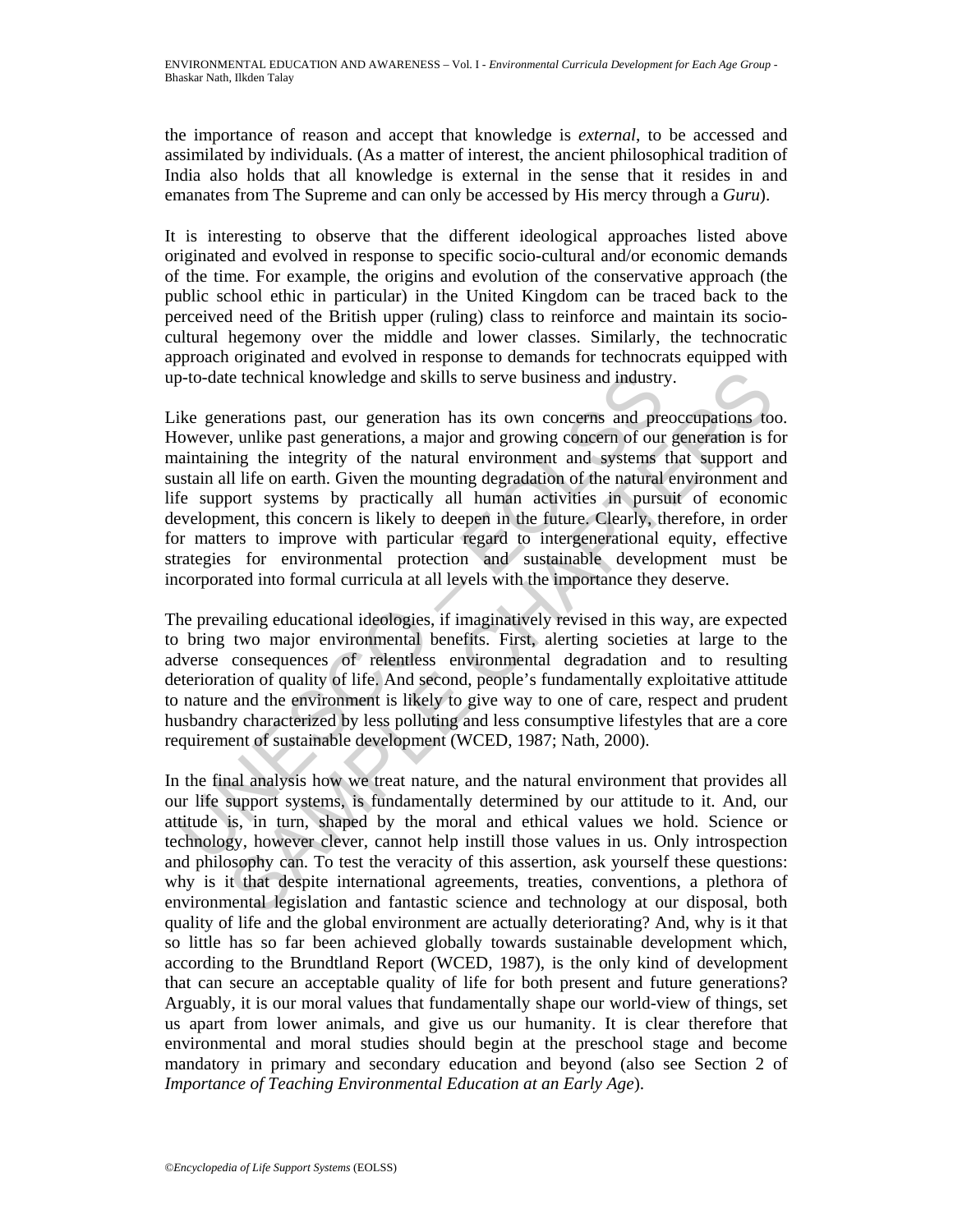## **2. Some Affective Factors of Personality**

In order for the teaching-learning process to be effective, for all age groups preschool, primary and secondary — the development of curricula and the process itself must be based on certain basic and common criteria. However, before we elaborate on those criteria — and we will do so in section  $3$  — it is necessary to consider some of the so-called *affective factors* of personality. As a part of the human condition itself, these factors can and do influence, in varying degrees depending on the individual's psychological make-up, the ability of pupils and students to learn and the ability of teachers to teach. In what follows we will discuss some of these factors which refer to all the elements that make up personality and can influence the teaching-learning process (we have already discussed one of these factors, *motivation*, in some detail in Section 3.2 of *Importance of Teaching Environmental Education at an Early Age*).

## **2.1 Attitude and behavior**

As we might have expected, there is no unique definition of attitude on which psychologists or educationalists generally agree. In fact, there are several definitions, of which the following are typical:

*'An attitude is a mental and neural state of readiness, organized through experience, exerting a directive or dynamic influence upon the individual's response to all objects and situations with which it is related'* (Allport, 1935).

*'…attitudes have a social reference in their origins and development and in their objects, while at the same time they have psychological reference in that they inhere in the individual and are intimately enmeshed in his behavior and his psychological make up'* (Warren and Jahoda, 1973).

ection 3.2 of *Importance of Teaching Environmental Education at an*<br>
1. **Attitude and behavior**<br>
1. **Attitude and behavior**<br>
1. **Attitude and behavior**<br>
1. **Attitude and behavior**<br>
2. **In fact, there are severally are exp** 3.2 of *Importance of Teaching Environmental Education at an Early Age*).<br> **ude and behavior**<br>
might have expected, there is no unique definition of attitude on whice<br>
gists or educationalists generally agree. In fact, the It is generally accepted that attitude is a relatively permanent orientation towards people, objects, issues and the world at large that an individual develops during his or her life and which he or she holds and expresses as opinions. Indeed, it is attitude that shapes an individual's world-view of things. In general, attitude is a product mainly of the moral values or beliefs that the individual holds, as well as of his or her life experiences and factual knowledge of things (or what the individual perceives to be factual knowledge).

The primary role of moral values in shaping attitude is easily demonstrated. For example, a meat-eater's attitude to cattle is fundamentally exploitative and shaped by his or her moral values that allow him or her to eat beef. A strict vegetarian, on the other hand, has a different set of values, and therefore a very different attitude that makes slaughtering cattle for food, and indeed the meat industry itself, morally indefensible.

According to Freudian theorists an individual's attitude has two elements that can sometimes be in conflict — a *conscious* element and an *unconscious* element. For example, for whatever reason an individual may have an attitude of intense hatred for someone. But normally he or she will be deterred by guilt feelings from consciously admitting to it or articulating it. And so this 'true' attitude remains suppressed in the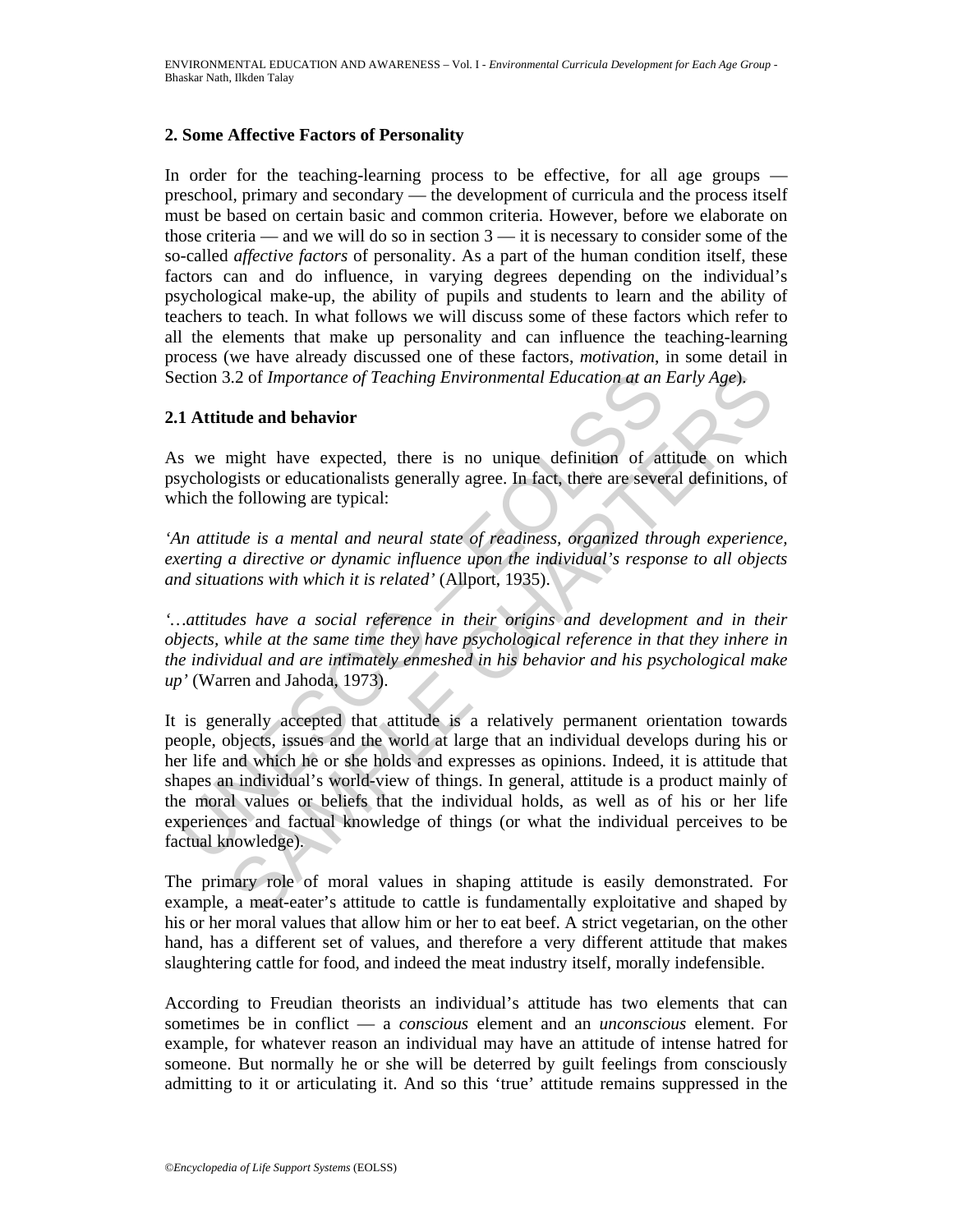individual's unconscious, and he or she resorts to subterfuge if or when necessary to conceal it.

Does an individual's attitude influence his or her behavior? Clearly, if the individual has a certain attitude, he or she will be predisposed to behave in line with that attitude. Even so, how actually he or she behaves under a given set of circumstances is determined by other factors such as how others would perceive his or her behavior, and the immediate consequences of that behavior. Even if the individual felt like showing anger or aggression, for example, he or she may not actually do so for fear of being judged adversely by others, or for creating an embarrassing 'scene'.

redisposed to assimilate what is being taught. No one has automatic<br>owever; it has to be carned. And a good teacher does so by example,<br>be depth and scope of his or her knowledge of the subject, and by<br>elpful. An unhelpful Set to assimilate what is being taught. No one has automatic claim to respect<br>
it has to be carned. And a good teacher does so by example, by demonstration<br>
and scope of his or her knowledge of the subject, and by being ge Clearly, in order for the teaching-learning process to be effective, a child's attitude to the teacher(s) must be one of respect, for it is only then that he or she would be predisposed to assimilate what is being taught. No one has automatic claim to respect, however; it has to be earned. And a good teacher does so by example, by demonstrating the depth and scope of his or her knowledge of the subject, and by being generally helpful. An unhelpful teacher with an authoritarian attitude coupled with meagre knowledge of the subject is unlikely to command the respect of his or her class.

TO ACCESS ALL THE **19 PAGES** OF THIS CHAPTER, Visit: http://www.eolss.net/Eolss-sampleAllChapter.aspx

### **Bibliography**

- - -

Allport G. W (1935), 'Attitudes', in C.M. Murchison (Ed.) *Handbook of Social Psychology*, Worchester, MA, Clark University Press. [In this article the author offers a formal definition of attitude as a mental and neural state of readiness organized through experience gained through the senses].

Bartholomew L and Bruce T (1993), *Getting to Know You*, Hodder & Stoughton, London. [This book gives a lucid description of the key elements of early childhood education focusing on curriculum development and the factors that must be considered in developing curricula].

Coopersmith S (1968), 'Studies in self-esteem', *Scientific American*, February. [In this article the author demonstrates that children with high self-esteem consistently perform better than children of comparable ability but with low self-esteem].

Cosin B (1972), *Ideology*, the Open University Press, Milton Keynes, UK. [In this text the author discusses the origins and evolution of different educational ideologies mainly from the British perspective].

Davies I (1969), 'Education and social science', *New Society*, February. [In this article the author draws attention to the different educational ideologies in the British context and from the perspective of the social sciences].

Eisenberg N (1982), 'The development of reason regarding prosocial behaviour', in N. Eisenberg (Ed.) *The Development of Prosocial Behaviour*, Academic Press, New York. [In this chapter the author argues that an understanding of developmental changes in altruism requires an examination of children's reasoning when faced with a conflict between their own needs and those of others when the role of laws, rules and authority is minimal].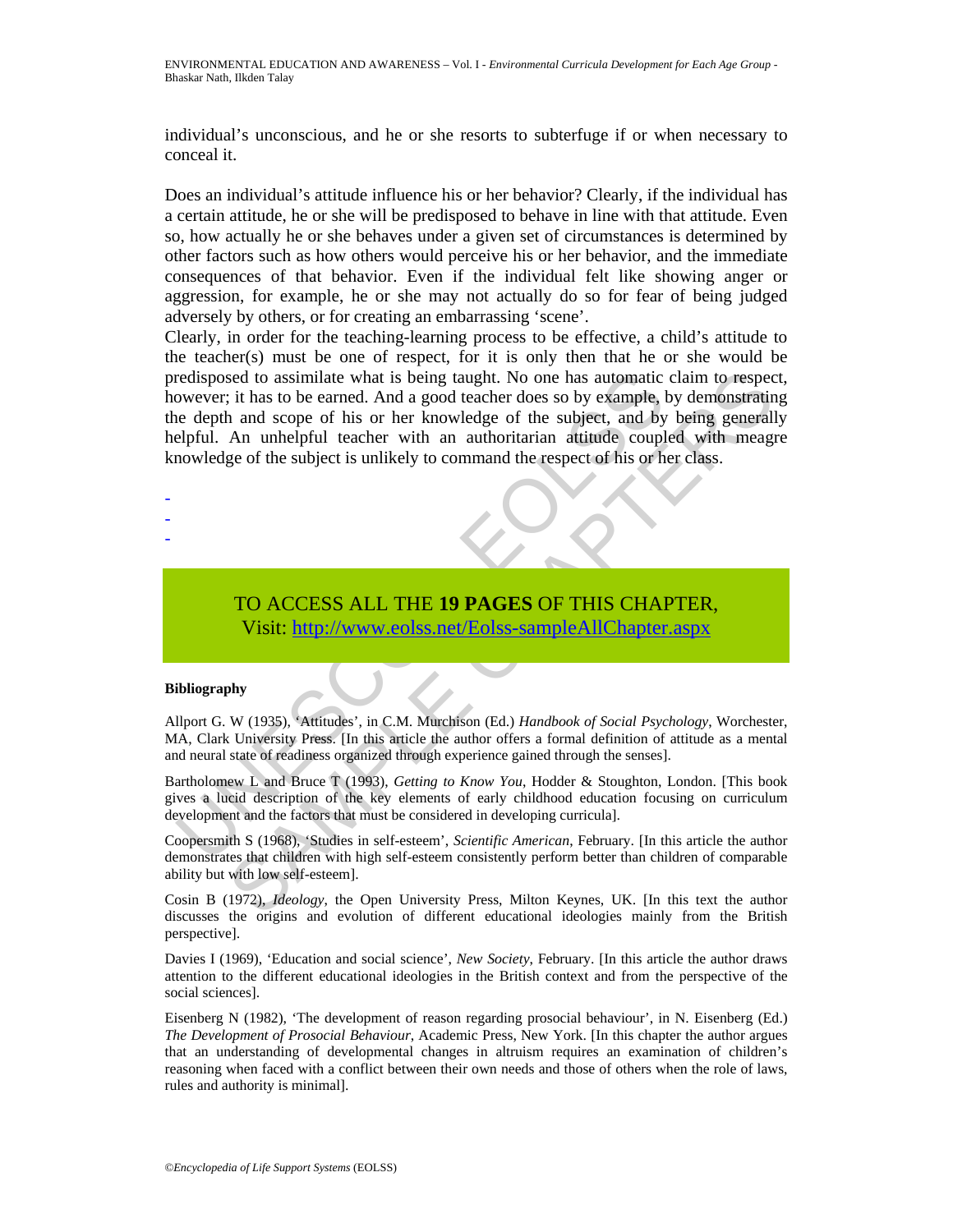Fontana D (1995), *Psychology for Teachers* (third edition), Palgrave, Basingstoke, United Kingdom. [This text gives a comprehensive and practical guide to psychology for teachers, taking into account new classroom research findings and the widening range of teachers' concerns and responsibilities].

Gross R (2001), *Psychology: The Science of Mind and Behaviour*, Fourth Edition, Hodder & Stoughton, London. [This is a very good text offering a clear introduction to all the key subject areas. In addition, it addresses some of the major applied areas of psychological research].

Nath B (2000), 'Some issues of intragenerational and intergenerational equity and measurement of sustainable development', in B. Nath, S.K. Stoyanov and Y. Pelovski (Eds.) *Sustainable Solid Waste Management in the Southern Black Sea Region*, Kluwer Academic Publishers, Dordrecht, the Netherlands. [In this chapter the author considers a number of aspects of the key issues of intergenerational and intragenerational equity, and presents a novel method of measuring sustainable development].

Pilger J (1993), *War by Other Means*, Television documentary produced and broadcast by Central Television Ltd., Birmingham, UK. [This perceptive documentary shows how the economy of the Philippines was brought to its knees by the huge loan, taken from the World Bank for dubious development projects in that country, that allegedly brought fabulous wealth to late President Ferdinand Marcos and his family].

Taner F, Bulent H and Odabasy E (2000), 'Separation, collection and transportation of municipal solid waste — a case study in Turkey', in B. Nath, S.K. Stoyanov and Y. Pelovski (Eds.) *Sustainable Solid Waste Management in the Southern Black Sea Region*, Kluwer Academic Publishers, Dordrecht, the Netherlands. [In this article the authors show how household solid waste can be separated, collected and transported to recycling plants using only local resources and by educating the public].

Warren S and Jahoda M (Eds.), (1973), *Attitudes,* Second Edition, Harmondworth, Penguin. [In this publication the author argues that attitudes have a social reference in their origins and development and in their objects, while at the same time they have psychological reference in that they inhere in the individual and are intimately enmeshed in his behavior and his psychological make up].

elevision Ltd., Birmingham, UK. [This perceptive documentary shows how the proposition is was brought to its knees by the huge loan, taken from the Wordly<br>evelopment projects in that country, that allegedly brought fabluos Ltd., Birmingham, UK. [This perceptive documentary shows how the economy of the was browght to its kneas by the huge loan, taken from the World Bank for durbin and weak was browght to its kneas by the huge loan, taken fro WCED (World Commission on Environment and Development), (1987), *Our Common Future*, Oxford University Press, Oxford. [This remarkable document is the report of the Brundtland Commission established by the United Nations in the mid 1980s. It gives much useful data on the state of the global environment and urges nation states to adopt the modalities of sustainable development which, it argues, is the only kind of development that has potential for ensuring a sustainable quality of life for both present and future generations].

### **Biographical Sketches**

**Professor Bhaskar Nath** received his Bachelor's degree in Civil Engineering from the Indian Institute of Technology, Kharagpur, India, in 1960, followed by the Ph.D. degree from the University of Wales, UK, in 1964. In 1983 he was awarded the D.Sc. degree by the University of London for his outstanding original research (according to citation) in numerical mathematics. In 2001 he was awarded the *Doctor Honoris Causa* (Dr.H.C.) by the University of Chemical Technology and Metallurgy, Sofia, Bulgaria, for his contribution to environmental education.

After having taught at the University of London for more than 27 years, currently Professor Nath is Director of the European Centre for Pollution Research, London; Executive Director of International Centre for Technical Research, London; Editor of *Environment, Development and Sustainability* published by Springer; visiting professor to several European universities, and consultant to a number of international companies and organizations. Professor Nath's research interests include Numerical Mathematics, Elasto-Hydrodynamics, Philosophy, Environmental Economics, Sustainable Development, and Environmental Education. He has more than 100 scientific publications in these and related areas including 13 books.

**Dr. İlkden Talay** received her Bachelor's degree in Landscape Architecture from Ankara University, Turkey, in 1987, followed by the Ph.D. degree from the same University in 1997. She has been teaching at this University since 1998. During 1993 and 1995 she played an important role in two international projects at Ankara University sponsored by the Commission of the European Communities. Dr. Talay's